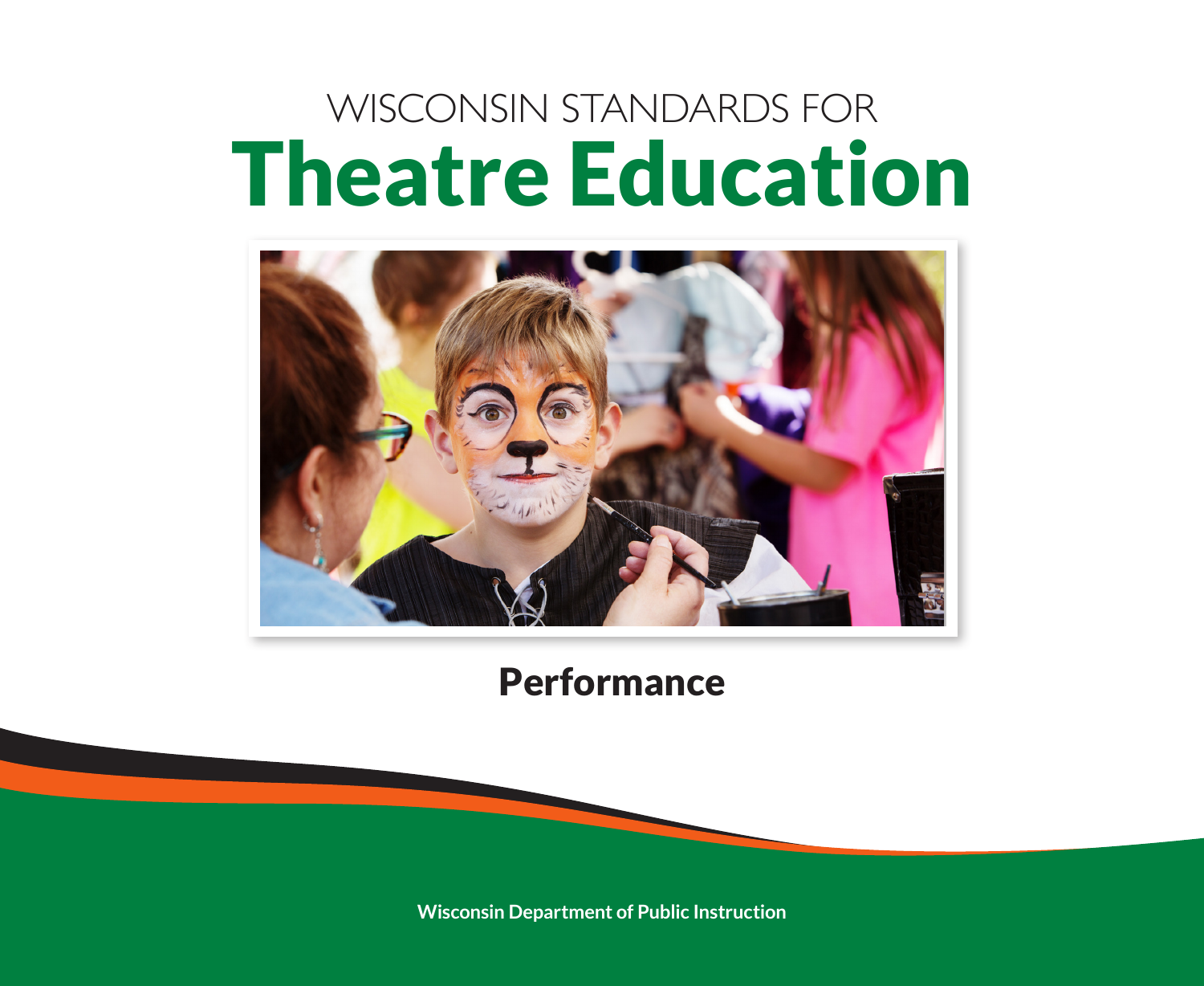## **Content Area**

Theatre Performance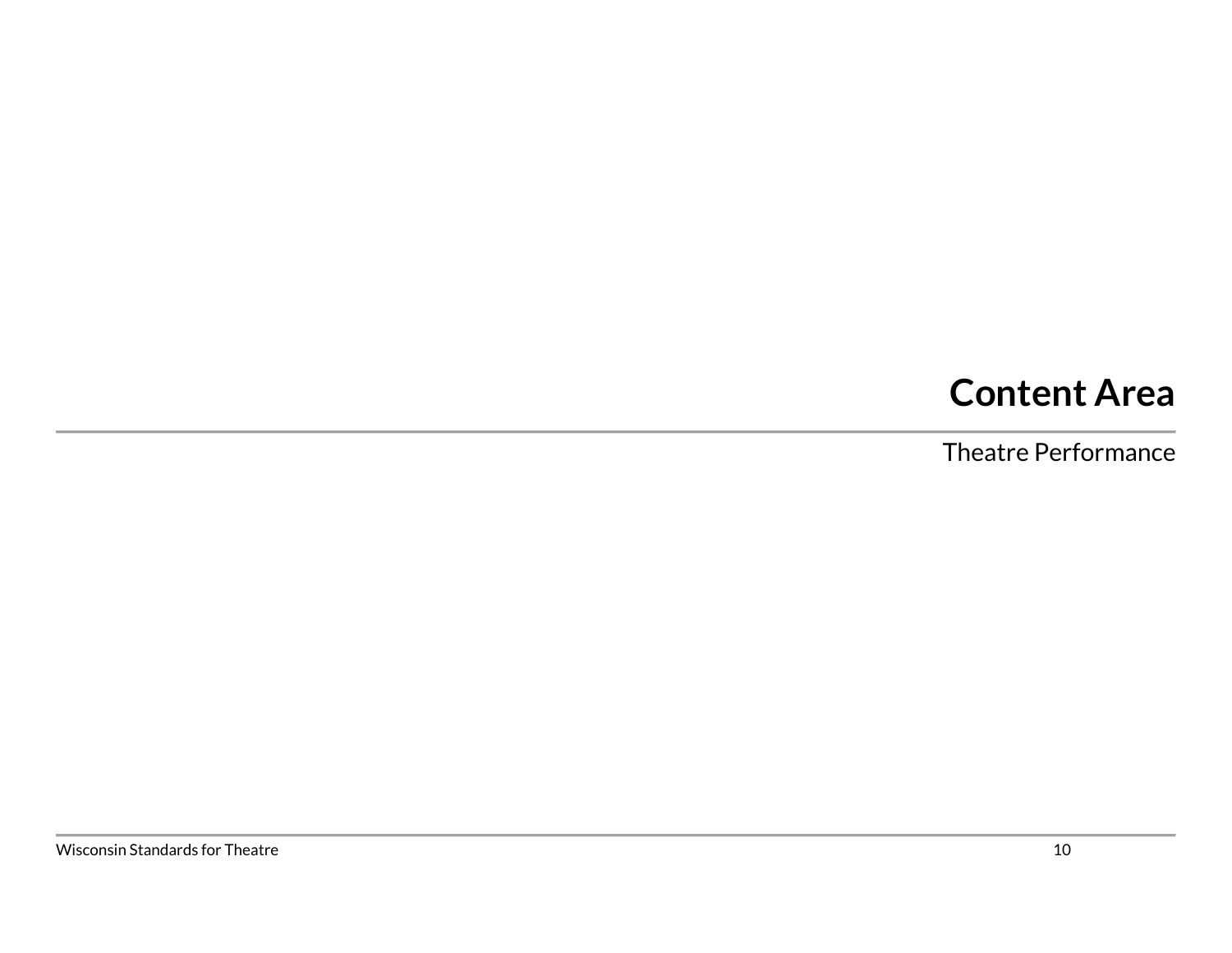#### **Content Area:** Theatre Performance (P)

#### **Standard 1 - CREATE:** Students will generate, develop, and refine artistic work.

| <b>Artistic</b> | <b>Performance Indicators (By Grade Band)</b>                                |                                                                                                                           |                                                                                                                      |                                                                                                                                    |  |
|-----------------|------------------------------------------------------------------------------|---------------------------------------------------------------------------------------------------------------------------|----------------------------------------------------------------------------------------------------------------------|------------------------------------------------------------------------------------------------------------------------------------|--|
| <b>Process</b>  | $K-2$                                                                        | $3 - 5$                                                                                                                   | $6 - 8$                                                                                                              | $9 - 12$                                                                                                                           |  |
|                 | TP.Cr.1.e: Characterization                                                  | TP.Cr.6.i: Characterization                                                                                               | TP.Cr.11.m: Characterization                                                                                         | TP.Cr.16.h: Characterization                                                                                                       |  |
|                 | Portray feelings of a known<br>or imagined character.                        | Use written or improvised<br>dialogue to portray feelings<br>and movement of a character<br>in a known or imagined story. | Interpret dialogue or a script<br>using authentic actions.                                                           | Create vivid, complex and well-<br>rounded characters that<br>authentically represent the<br>text with defined action.             |  |
|                 | TP.Cr.2.e: Improvisation                                                     | TP.Cr.7.i: Improvisation                                                                                                  | TP.Cr.12.m: Improvisation                                                                                            | TP.Cr.17.h: Improvisation                                                                                                          |  |
|                 | Play imaginatively within a<br>scenario.                                     | Play a character in a story<br>through improvisation.                                                                     | Develop improvised plot with<br>a predefined setting and<br>characters.                                              | Develop improvised concepts,<br>including setting, characters,<br>and situation.                                                   |  |
|                 | TP.Cr.3.e: Text/Script                                                       | TP.Cr.8.i: Text/Script                                                                                                    | TP.Cr.13.m: Text/Script                                                                                              | TP.Cr.18.h: Text/Script                                                                                                            |  |
| <b>CREATE</b>   | Tell a story to a teacher or a<br>peer using known or<br>imagined dialogue.  | Create a scenario for two<br>characters based on an<br>existing or imagined story.                                        | Create a script or adapt an<br>existing work for three or<br>more characters based on a<br>theme, image, or concept. | Devise an original or adapt an<br>existing work that incorporates<br>dramatic structure.                                           |  |
|                 | TP.Cr.4.e: Direction                                                         | TP.Cr.9.i: Direction                                                                                                      | TP.Cr.14.m: Direction                                                                                                | TP.Cr.19.h: Direction                                                                                                              |  |
|                 | Listen to and follow direction<br>given by a teacher or a<br>student leader. | Plan staging within a small<br>group setting while utilizing<br>stage vocabulary.                                         | Formulate a vision that<br>incorporates purposeful<br>blocking and stage elements.                                   | Formulate a directorial vision<br>for the text/script as evidenced<br>by an artistic statement or<br>program note.                 |  |
|                 | TP.Cr.5.e: Collaboration                                                     | TP.Cr.10.i: Collaboration                                                                                                 | TP.Cr.15.m: Collaboration                                                                                            | TP.Cr.20.h: Collaboration                                                                                                          |  |
|                 | Contribute ideas and make<br>decisions as a group to<br>advance a story.     | Execute a defined role within<br>an ensemble.                                                                             | Share leadership and<br>responsibilities to plan a<br>production.                                                    | Collaborate as a creative team<br>with specified roles to make<br>artistic, interpretive choices in<br>a devised or scripted work. |  |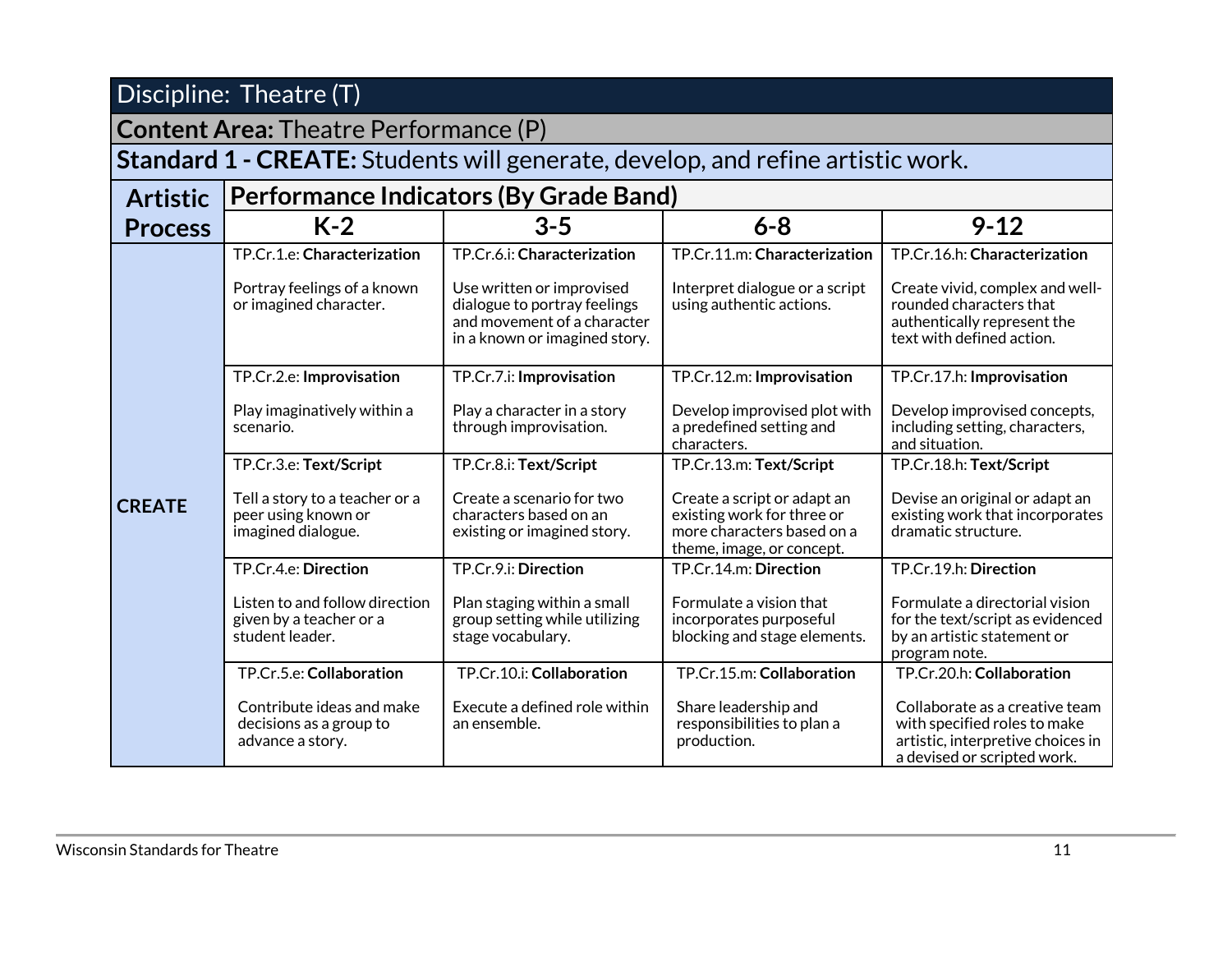**Content Area:** Theatre Performance (P)

**Standard 2 - PERFORM:** Students will analyze, develop, and convey meaning through the presentation of artistic work.

| <b>Artistic</b> | <b>Performance Indicators (By Grade Band)</b>                                                    |                                                                                                                   |                                                                                                                                                                |                                                                                                                                                                |  |
|-----------------|--------------------------------------------------------------------------------------------------|-------------------------------------------------------------------------------------------------------------------|----------------------------------------------------------------------------------------------------------------------------------------------------------------|----------------------------------------------------------------------------------------------------------------------------------------------------------------|--|
| <b>Process</b>  | $K-2$                                                                                            | $3 - 5$                                                                                                           | $6 - 8$                                                                                                                                                        | $9 - 12$                                                                                                                                                       |  |
| <b>PERFORM</b>  | TP.P.1.e: Oral<br>Communication                                                                  | TP.P.6.i: Oral<br>Communication                                                                                   | TP.P.11.m: Oral<br>Communication                                                                                                                               | TP.P.16.h: Oral<br>Communication                                                                                                                               |  |
|                 | Use vocalizations and<br>spoken language to<br>communicate.                                      | Explore vocal choices to<br>support an improvised or<br>scripted work.                                            | Produce truthful, authentic<br>vocal choices based on an<br>interpretation of text.                                                                            | Create truthful, authentic vocal<br>choices based on an internal,<br>emotional interpretation of text.                                                         |  |
|                 | TP.P.2.e: Nonverbal<br>Communication                                                             | TP.P.7.i: Nonverbal<br>Communication                                                                              | TP.P.12.m: Nonverbal<br>Communication                                                                                                                          | TP.P.17.h: Nonverbal<br>Communication                                                                                                                          |  |
|                 | Use gestures, movement,<br>and facial expressions to<br>communicate.                             | Use gestures, facial<br>expressions, and movement<br>to develop a character in an<br>improvised or scripted work. | Create a tableau depicting<br>stories relating to emotional<br>expression.                                                                                     | Demonstrate a character's inner<br>life by utilizing techniques of<br>physical expression and<br>movement to convey subtext.                                   |  |
|                 | TP.P.3.e: Spatial<br><b>Awareness</b>                                                            | TP.P.8.i: Spatial Awareness                                                                                       | TP.P.13.m: Spatial Awareness                                                                                                                                   | TP.P.18.h: Spatial Awareness                                                                                                                                   |  |
|                 | Use objects in an<br>imaginative manner.                                                         | Use a hand prop or set piece<br>appropriate to the character<br>while being mindful of the<br>stage environment.  | Use a hand prop or set piece<br>appropriate to the character<br>with purposeful action within<br>the stage environment.                                        | Demonstrate effective<br>purposeful character action,<br>interactions with others, and<br>prop/set use within the stage<br>environment.                        |  |
|                 | TP.P.4.e: Public<br>Presentation                                                                 | TP.P.9.i: Public<br>Presentation                                                                                  | TP.P.14.m: Public Presentation                                                                                                                                 | TP.P.19.h: Public Presentation                                                                                                                                 |  |
|                 | Portray a character for a<br>classroom presentation.                                             | Recite the text/script in<br>classroom presentation.                                                              | Recite a memorized<br>text/script/scene in a<br>performance.                                                                                                   | Perform memorized<br>text/script/scene that includes<br>blocking and related expressive<br>techniques.                                                         |  |
|                 | TP.P.5.e: Protocol                                                                               | TP.P.10.i: Protocol                                                                                               | TP.P.15.m: Protocol                                                                                                                                            | TP.P.20.h: Protocol                                                                                                                                            |  |
|                 | Exercise developmentally<br>appropriate stage etiquette<br>for school or public<br>performances. | Exercise developmentally<br>appropriate stage etiquette<br>for school or public<br>performances.                  | Exhibit developmentally<br>appropriate stage etiquette for<br>public performances; adhere to<br>copyright laws, including rights,<br>royalties, and recording. | Exhibit developmentally<br>appropriate stage etiquette for<br>public performances; adhere to<br>copyright laws, including rights,<br>royalties, and recording. |  |

wisconsin Standards for Theatre 12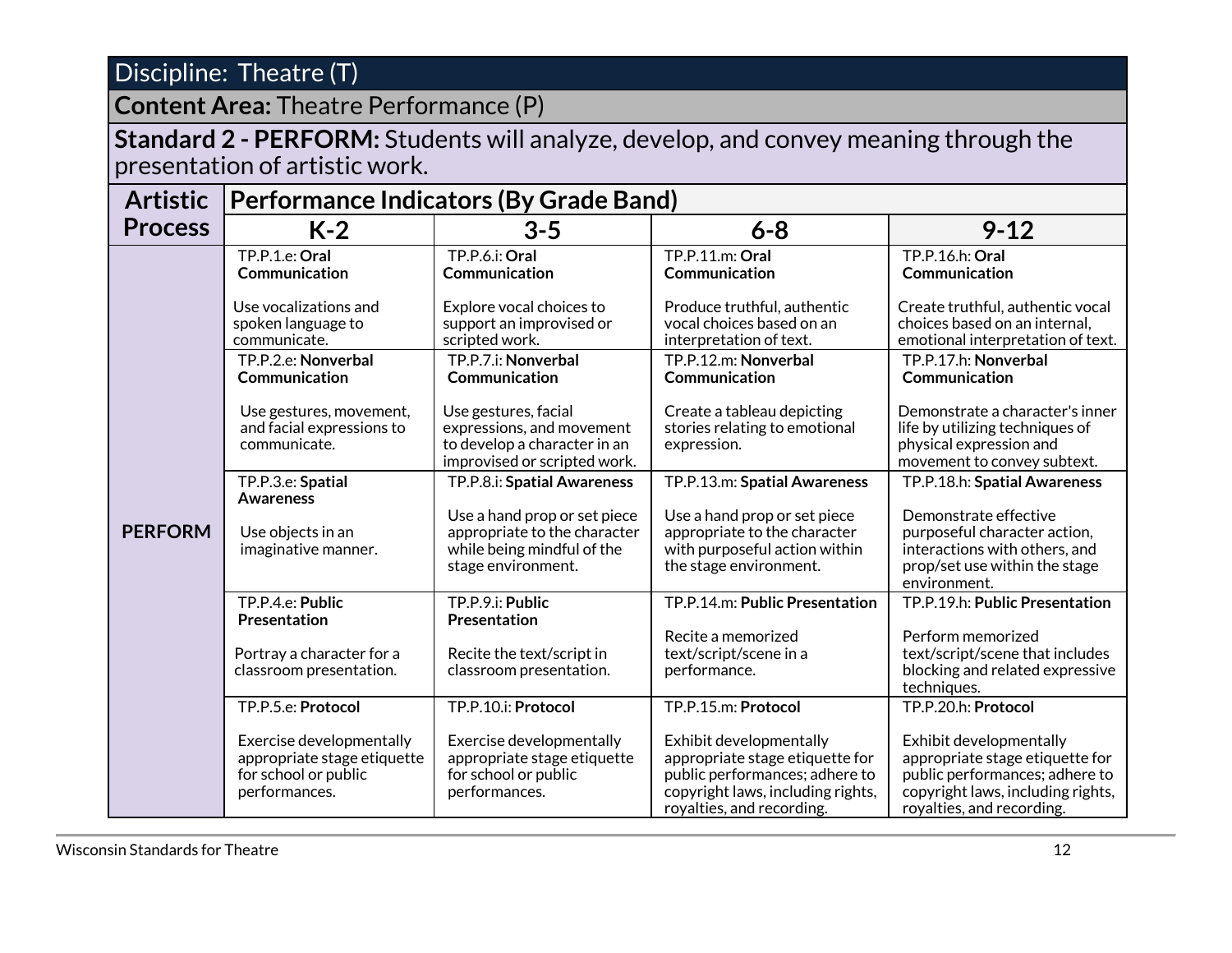#### **Content Area:** Theatre Performance (P)

#### **Standard 3 - RESPOND:** Students will critically interpret intent and meaning in order to evaluate artistic work.

| <b>Artistic</b> | Performance Indicators (By Grade Band)                                         |                                                                                         |                                                                                                   |                                                                                                                           |  |
|-----------------|--------------------------------------------------------------------------------|-----------------------------------------------------------------------------------------|---------------------------------------------------------------------------------------------------|---------------------------------------------------------------------------------------------------------------------------|--|
| <b>Process</b>  | $K-2$                                                                          | $3 - 5$                                                                                 | $6 - 8$                                                                                           | $9 - 12$                                                                                                                  |  |
|                 | TP.R.1.e: Analysis<br>Respond to a theatrical work<br>by sharing what is seen, | TP.R.4.i: Analysis<br>Identify separate elements in<br>a theatrical work such as        | TP.R.7.m: Analysis<br>Express preferences for<br>effectiveness of theatrical                      | TP.R.10.h: Analysis<br>Critically analyze the<br>effectiveness of character                                               |  |
|                 | heard, and/or felt.                                                            | characters, plot, and<br>performance elements.                                          | performance choices (what<br>works/what does not work).                                           | choices for a theatrical<br>production.                                                                                   |  |
|                 | TP.R.2.e: Reflection                                                           | TP.R.5.i: Reflection                                                                    | TP.R.8.m: Reflection                                                                              | TP.R.11.h: Reflection                                                                                                     |  |
| <b>RESPOND</b>  | Assess personal<br>participation in a<br>performance.                          | Assess personal<br>participation in a<br>performance with examples<br>from experiences. | Assess personal<br>participation in a production<br>through critique using<br>theatre vocabulary. | Assess personal<br>participation in a production<br>through constructive<br>critique using precise<br>theatre vocabulary. |  |
|                 | TP.R.3.e: View Performance                                                     | TP.R.6.i: View Performance                                                              | TP.R.9.m: View<br>Performance                                                                     | <b>TP.R.12.h: View</b><br>Performance                                                                                     |  |
|                 | Demonstrate                                                                    | Demonstrate                                                                             |                                                                                                   |                                                                                                                           |  |
|                 | developmentally appropriate<br>audience etiquette.                             | developmentally<br>appropriate audience                                                 | Demonstrate<br>developmentally                                                                    | Demonstrate<br>developmentally                                                                                            |  |
|                 |                                                                                | etiquette.                                                                              | appropriate audience                                                                              | appropriate audience                                                                                                      |  |
|                 |                                                                                |                                                                                         | etiquette.                                                                                        | etiquette at a professional<br>performance.                                                                               |  |